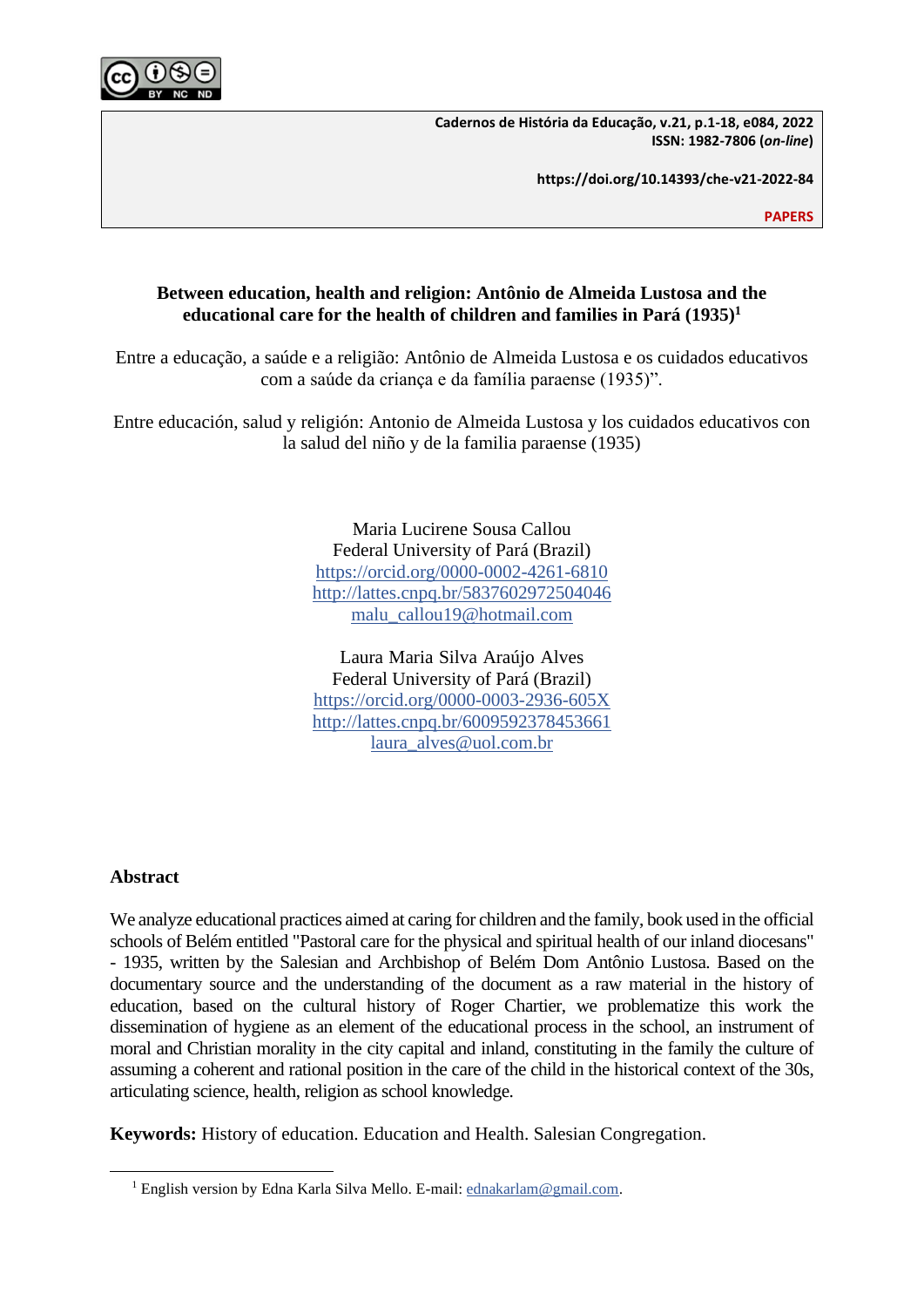# **Resumo**

Este artigo situa-se no campo da história da educação, onde analisamos as práticas educativas voltadas aos cuidados da criança e da família, apresentadas no livro utilizado nas escolas oficiais de Belém com título de "Pastoral em prol da saúde corporal e espiritual dos nossos diocesanos do interior" - 1935, escrito pelo Salesiano e Arcebispo de Belém Dom Antônio Lustosa. A partir da referida fonte documental e do entendimento de documento enquanto matéria prima da história da educação, pautados na história cultural de Roger Chartier, problematizamos neste trabalho sobre a disseminação da higiene como elemento do processo educativo no espaço escolar, instrumento dos bons costumes morais e cristãos, na capital e interior, constituindo na família, a cultura de assumir uma posição coerente e racional nos cuidados com a criança no contexto histórico dos anos 35, articulando ciência, saúde, religião como saberes escolares.

**Palavras-Chave:** História da educação. Educação e Saúde. Congregação Salesiana.

### **Resumen**

Este artículo se ubica en el campo de la historia de la educación, donde analizamos las prácticas educativas orientadas al cuidado de los niños y la familia, presentadas en el libro utilizado en las escuelas oficiales de Belém con el título "Pastoral para la salud corporal y espiritual de nuestros diocesanos. del campo"- 1935, escrito por el salesiano y arzobispo de Belém Dom Antônio Lustosa. A partir de la referida fuente documental y la comprensión del documento como materia prima en la historia de la educación, a partir de la historia cultural de Roger Chartier, problematizamos en este trabajo sobre la difusión de la higiene como elemento del proceso educativo en el espacio escolar, instrumento de buena moral y los cristianos, en la capital y el interior, constituyendo en la familia, la cultura de asumir una posición coherente y racional en la puericultura en el contexto histórico de la década del 35, articulando Ciencia, salud, religión como conocimiento escolar.

**Palabras-clave:** Historia de la educación. Educación y Salud. Congregación Salesiana.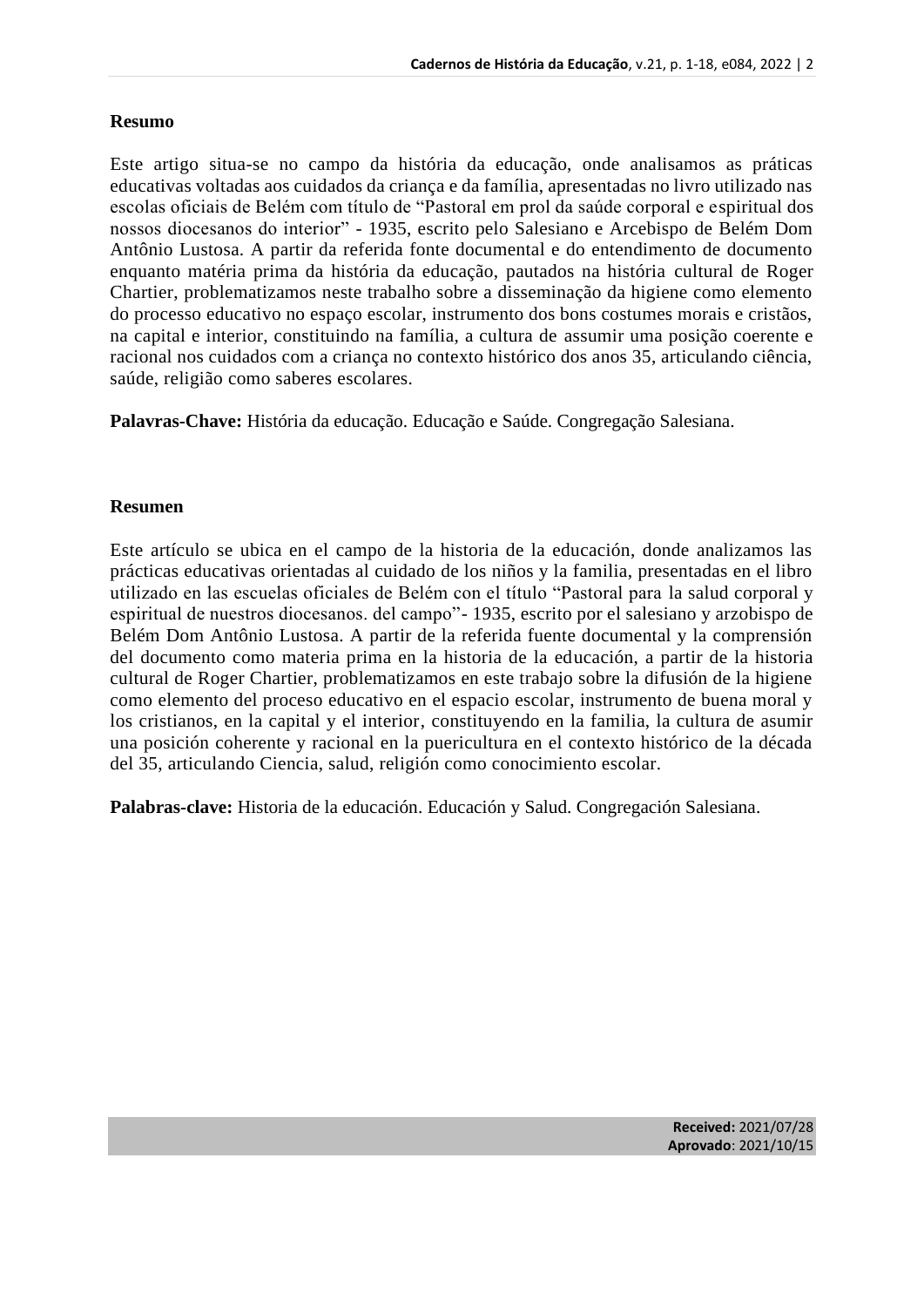### **Introduction**

In this article we analyze the educational practices related to the care of the child and the family, presented in the book used in the official schools of Belém entitled "Pastoral care for the physical and spiritual health of our inland diocesans" - 1935, written by the Salesian and Archbishop of Belém Dom Antônio Lustosa. Based on that documental source and on the understanding of document as a raw material of the history of education, based on Roger Chartier's cultural history, we problematize in this paper the dissemination of hygiene asan element of the educational process in the school space, an instrument of good morality and Christian manners, in the city capital and inland, constituting in the family, the culture of assuming a coherent and rational position in the care of the child in the historical context of the 35s, articulating science, health, religion as school knowledge.

It is curious to identify in that book representations and practices of the relationship between religion, health, science and education in the development of school knowledge in the 35s of the 20th century, enlightening us how and what place each of these fields occupied in the life of the population of Pará. It is interesting the relevance that health represents both for the State (the institution responsible for providing health and education to the population), and for the priest (a Salesian who takes with him in the 1930s not only the responsibility for the soul of each devotee, but for their physical and spiritual well-being).

This double concern of Father Lustosa can be explained by the Salesian sign that he carries, since his congregation has its origin in the precepts of Don Bosco, which prescribe the importance of physical, emotional, and spiritualwell-being for divine and religiousChristian communion, aswell as for the exercise of the rules of good living in society, in a humanizing perspective.

Another issue that the source invites us to think about in this paper is the place that health occupied in the expansion and exercise of the Christian religion, as well as its importance for education in the 1935s, especially in the city of Belém, Pará.

Thus, our documental source allows us to say that it is a thought out reading from a specific historical context in the Pará´s Amazon, aimed to popular education and understoodas a practice and social accomplishment for various purposes.

### **1. Antônio de Almeida Lustosa and the educational health care of Pará´s child and family (1935).**

The history of children in the Amazon pervades and intersects with a history of religious congregations in Brazil, as these have been in the arms of Religious Congregations since Colonial Brazil, however, this relationship occurs in different ways, as they develop theirsocial and educational projects. Each congregation has specific cultural practices, educational thinking, target audience, and work philosophies in their projects. For Bittencourt (2017), as of the Brazilian Republic, there was a strong immigration of Religious Congregations from various parts of the world, such as Italy and France, among other countries.

Immigration did not happen only according to the policies of liberal states, because the Church projected its expansion in the region colonized by Catholic countries - Portugal and Spain. Strategies beganto be put into practice as early as 1858, with the foundation of the Pontifical Latin American Pious College in Rome, an institution createdwith the objective of forming priests for Latin-speaking countries, within the Roman canons (Fernández, 2000). However, the high point of the onslaught was the summoning by Leo XIII of all bishops and archbishops for the First Plenary Council of Latin America, celebrated in the papacy's headquarters, in the twilight of the 19th century - 1899-1904. From this conclave emanated the guidelines for the Church´s action (BITTENCOURT, 2017, p. 38-39).

At this Latin American meeting, 53 prelates were present, among them 4 former Brazilian students of the Latin Pius College: D. Jeronimo Thomé da Silva, archbishop of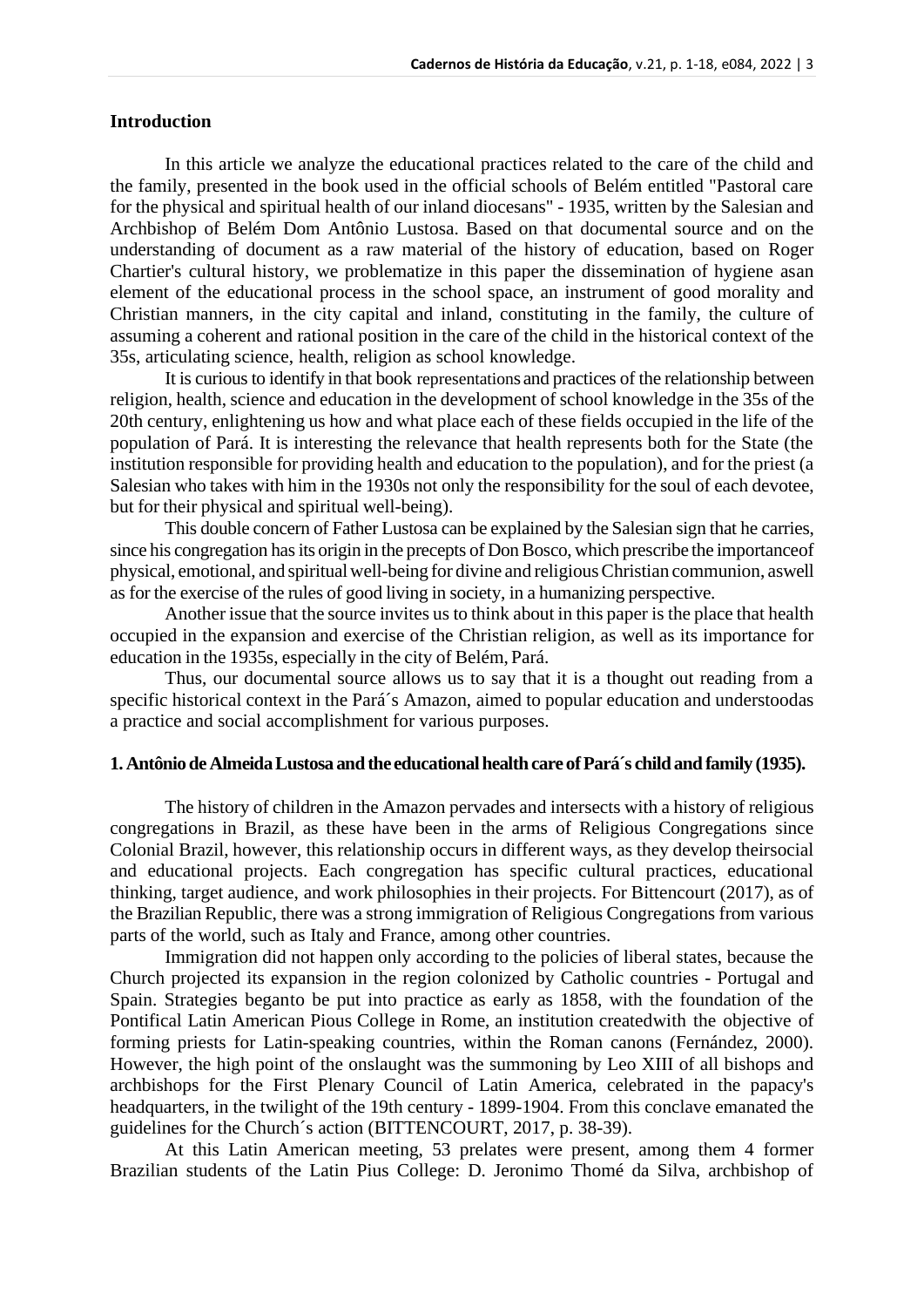Salvador and Primate of Brazil; D. Joaquim Arcoverde de Albuquerque Cavalcante, archbishop of Rio de Janeiro; D. Eduardo Duarte Silva, bishop of Goiás; and D. Francisco do Rego Maia, bishop of Petrópolis (Palomera, 2000; Souza, 2000, apud Bittencout, 2017). It is worth noting that Dom Francisco do Rego Maia was appointed [Bishop of Belém d](https://pt.wikipedia.org/wiki/Arquidiocese_de_Bel%C3%A9m_do_Par%C3%A1)o [Pará b](https://pt.wikipedia.org/wiki/Arquidiocese_de_Bel%C3%A9m_do_Par%C3%A1)y [Pope Leo XIII,](https://pt.wikipedia.org/wiki/Papa_Le%C3%A3o_XIII) on [June 5,](https://pt.wikipedia.org/wiki/5_de_junho) [1901.](https://pt.wikipedia.org/wiki/1901) He took office on [March 25,](https://pt.wikipedia.org/wiki/25_de_mar%C3%A7o) [1902.](https://pt.wikipedia.org/wiki/1902) He remained in Belém do Pará for four years. During his government, the following [congregations](https://pt.wikipedia.org/wiki/Ordens_e_congrega%C3%A7%C3%B5es_religiosas_cat%C3%B3licas) arrived in [Pará:](https://pt.wikipedia.org/wiki/Par%C3%A1) [Dominican](https://pt.wikipedia.org/wiki/Ordem_dos_Pregadores) Sisters, Marist [Brothers,](https://pt.wikipedia.org/wiki/Irm%C3%A3os_Maristas) [Barnabite Priests,](https://pt.wikipedia.org/w/index.php?title=Padres_Barnabitas&action=edit&redlink=1) Sisters of St. [Catherine.](https://pt.wikipedia.org/w/index.php?title=Irm%C3%A3s_de_Santa_Catarina&action=edit&redlink=1) He also approved the foundation of the Congregation of the Capuchin Regular Third Sisters.

Thus, it no longer made sense to dispute power with the State, but to align with a greater purpose, performing its actions aiming not only to constitute the good citizen, but also making him know and practice the religious teachings of a good Christian. Therefore, it is common when studying the implementation projects of the Catholic congregations in Pará - Republic, and realize that the actions of the Church are being articulated with the construction of the Liberal State. In fact, it is the liberal logic appropriating itself in the practices of reorganization and implementation of the Catholic Church. Thus, Dom Antônio Lustosa performs his actions aligned with the government of Magalhães Barata in Pará. Below in image 1: we have in the center of the photo, Dom Antônio Lustosa seated next to the Interventor, Magalhães Barata, in a visit to Bujaru-Pa.



**Image 1***:* Antonio Lustosa next to Magalhães Barata during a visit to Bujaru-PA

**Source:** Archive of the *Academia Paraense de Letras*.

Dom Antônio de Almeida Lustosa was born on February 11, 1886, in the city of S. João del Rei - MG, he was ordained a priest in 1912. He was named bishop of Uberaba in 1925, remaining in office until 1928, and also held the bishopric of Corumbá (1928-1931), later being promoted to archbishop of Belém, Pará, by Pope Pius XI, on July 10, 1931. About the presence of Antônio de Almeida Lustosa in Pará, we know that this Salesian worked hard in a mission of romanization as archbishop between 1931-1941, reorganizing strategies with the objective of demarcating the space of the Catholic Church and Salesian presence in the north of Brazil. He was a notable religious intellectual, wrote books, occupied a seat in the "Academia Paraense de Letras" (1937), besides being a priest, he was a great writer.

Among the many achievements of Dom Antonio Lustosa - known as the Bishop of Social Justice, in Pará, the following stand out: the reopening of the Seminary "Nossa Senhora da Conceição", entrusted to the administration of the [Salesians;](https://pt.wikipedia.org/wiki/Salesianos) the creation of several congregations; the installation of religious communities of the [Cruzio Priests, t](https://pt.wikipedia.org/wiki/Padres_Cr%C3%BAzios)he Sisters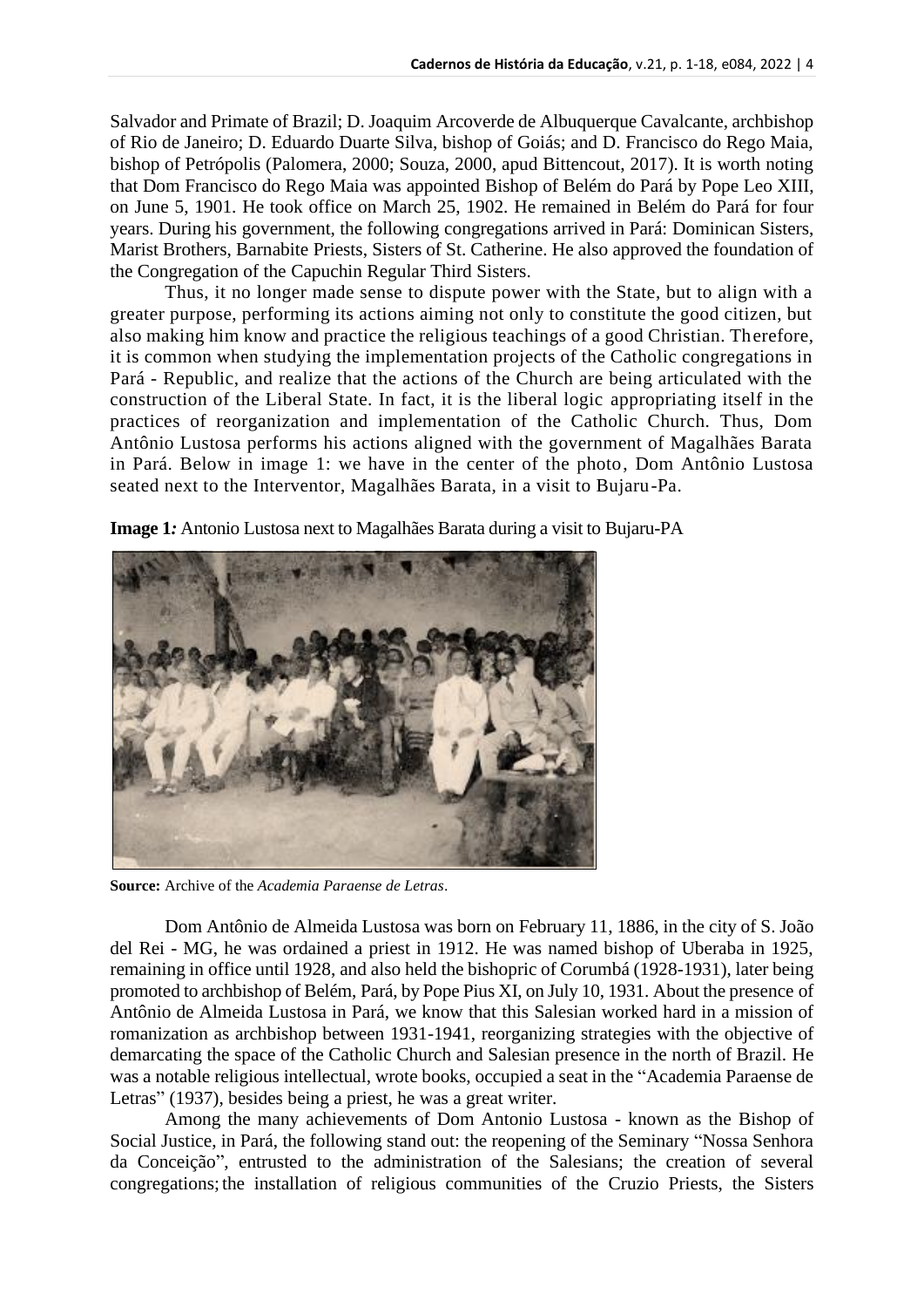Daughters of [Mary](https://pt.wikipedia.org/w/index.php?title=Irm%C3%A3s_Filhas_de_Maria_Auxiliadora&action=edit&redlink=1) [Help of Christians, the](https://pt.wikipedia.org/w/index.php?title=Irm%C3%A3s_Filhas_de_Maria_Auxiliadora&action=edit&redlink=1) [Daughters of Charity of St. Vincent of Paul, the](https://pt.wikipedia.org/wiki/Filhas_da_Caridade_de_S%C3%A3o_Vicente_de_Paulo)  [Capuchin Sisters, t](https://pt.wikipedia.org/wiki/Filhas_da_Caridade_de_S%C3%A3o_Vicente_de_Paulo)he Angelicas of [St. Paul a](https://pt.wikipedia.org/w/index.php?title=Ang%C3%A9licas_de_S%C3%A3o_Paulo&action=edit&redlink=1)nd the [Sisters of Our Lady of the Annunciation;](https://pt.wikipedia.org/w/index.php?title=Irm%C3%A3s_de_Nossa_Senhora_da_Anuncia%C3%A7%C3%A3o&action=edit&redlink=1) He also carried out the Sagration of the Basilica of Nazareth foundation of Catholic Action, participated in therestoration and uprising of the Congregation of the Immaculate Heart of Mary, becoming co- founder, campaigned for good reading, the recitation of the rosary and sought to value the sacrifice of the Mass ("A VOZ DE NAZARE" NEWSPAPER, 2015, p. 5). In image 2, D. Lustosa on the left with some personalities from Pará and members of the *Academia Paraense de Letras*, demonstrating his value in literate culture and his participation in the vehicles of information and production of Literature from Pará.

**Image 2**: On 18/08/1953 with personalities from Pará and some members of the Academia Paraense de Letras.



**Source:** Archive of the Academia Paraense de Letras.

The Church, personified in several religious congregations and important ecclesiastical intellectual characters, made use of several resources to propagate the Christian religion, among them we have the press, engaging in the foundation of Catholic newspapers and in the realization of partnerships, religious and educational books, radio stations, as well as the creation of printed bulletins and pastoral letters that reached wide circulation quickly in the capital and inland. Besides this, we notice in the 20th century, the organization of a large Catholic network composed of several congregations, many of foreign origin, involved in the work with poor, orphaned and abandoned children, with the elderly, in hospitals, schools and associations. When studying these religious congregations, besides knowing the obvious, the project of romanization of the faithful, is it interesting to analyze how the philosophy of these institutions is articulated with the social problems faced by the population that one wants to romanize? What discourses and practices permeate the need for the installation of these congregations? What strategies do they use to involve parish priests and gain a positive presence in their prelates? What alliances are formed for the implementation of the religious work? What intellectual figures are involved in these processes and what ideologies surround them?

The historian José Maia Bezerra Neto affirms that Dom Lustosa made a great literary contribution to the historiography, not only of the Catholic Church in Brazil, but also of Amazon, with the registering of his writings during his pastoral visits to the interior of Pará. It is worth remembering that it was thanks to the efforts of D. Lustosa that the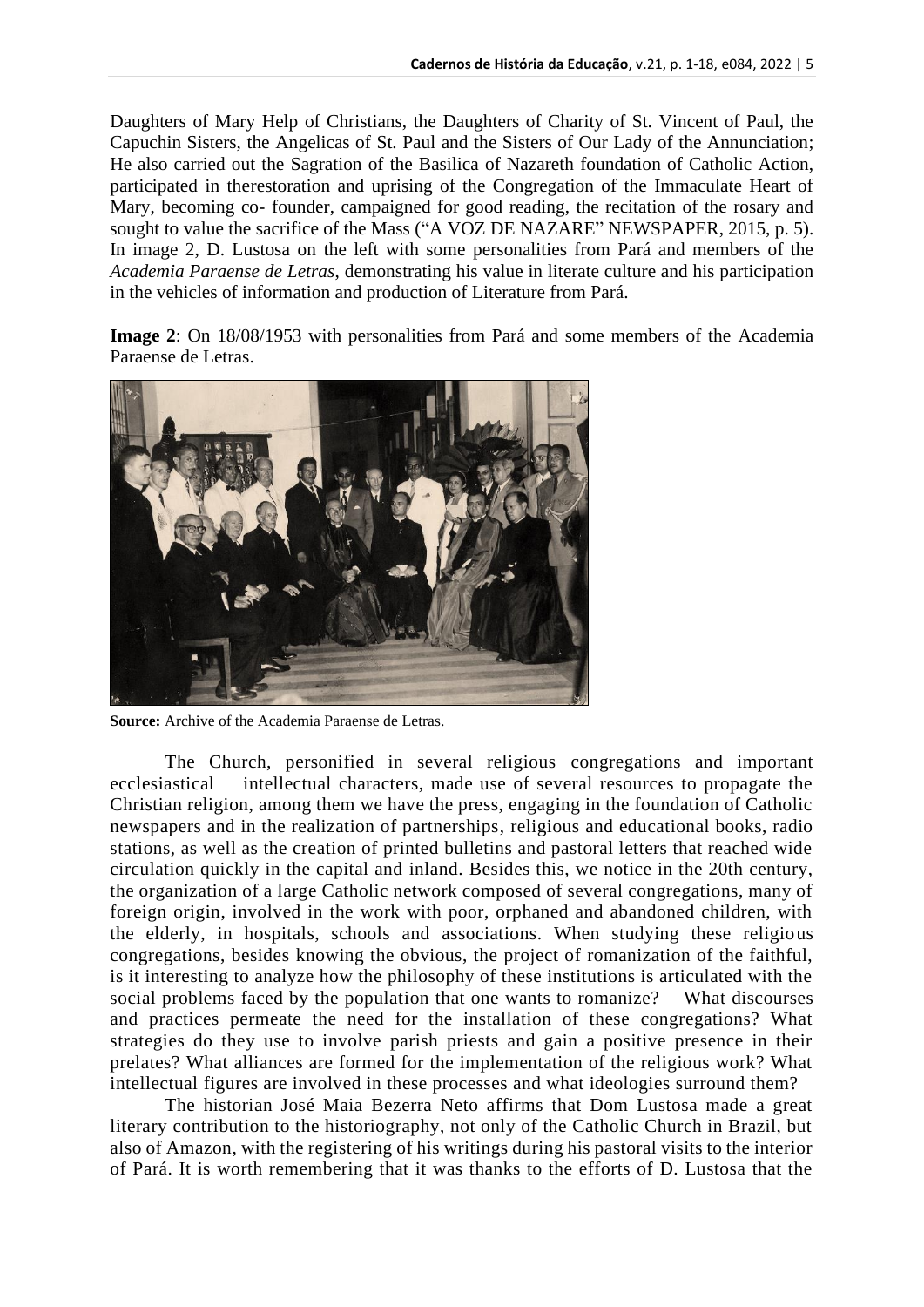Congregation of the Daughters of Mary Help of Christians (FMA) was installed in Belém on december 17, 1934. At the request of Bishop Antonio de Almeida Lustosa, the Salesian province of Turin, Italy, requested that the Congregation could send Salesian Sisters to found a missionary work in Belém do Pará. After all, our capital still did not have any Salesian work, being in the in the archbishop´s eyes, besides being necessary, a work of great social and religious return to the people of Pará. According to Azzi (2002), initially the referred work would be a boarding school and a festive oratory. Mendes (2006) when studying religious conflicts and political relations in Pará (1930 - 1941), in his master's dissertation, concluded that the effort of D. Lustosa in disseminating the Catholic presence in Pará and in the inland was linked to a larger project, that is, the Romanization.

> Something important to note is that it was in the name of better religious assistance that Lustosa put into practice (and, therefore, also had facilities) the romanization in the Amazon. Following the orientation of Dom Macedo Costa, who with the collective pastoral of 1890 and an official document intended for the other parish priests and bishops of the country, called "Points of Reform of the Church of Brazil", recommended the Romanizing practice and the pastoral visits as a way to keep the population - in its entirety, given the size of the visits – close to the ecclesiastical institution. This practice was close to his intention of acting in the political field: to get more space in the public arena. To this end, the good image of the regime and of the Catholic Church in Pará was necessary for the government to run smoothly. (MENDES, 2006, p. 141).

Dom Macedo Costa was a great inspiration to D. Lustosa, who even wrote a biography of him, narrating his great deeds in the Amazon, being much admired by him, perhaps because of this, so committed to his Catholic mission. Mendes (2006) states that Dom Antônio de Almeida Lustosa took office as Archbishop of Belém in December 1931. Through the Catholic Newspaper – "A Palavra", he announces that he will develop a project of change for the Archdiocese of Belém, involving the dissemination of the duty to the social, the evangelization of the poor, the good press, and the assistance works, being these actions manifestations of faith and therefore should be priorities in his archbishopric (MENDES, 2006).

This new way of conducting Catholic society was personified in the social practices developed by D. Lustosa. In search of the social and educational work performed by D. Antônio de Almeida Lustosa in Pará, we found a Pastoral letter written by him, and adopted as official reading by State schools. In this sense, we see the concern in bringing to light the reality of the countryman, the hostile universe in which families and children of the Amazon lived, and the guidance in relation to health issues that they did not have access to. Instilled with the principles of Salesianity, this Archbishop took on a strong pastoral mission in several states, such as Minas Gerais, Pará, and Fortaleza, a strong pastoral mission focusing on poor children and the community in general, founding numerous social works, including schools. Given the gap in the study of this important intellectual, regarding the extent and impact of his social and educational work for children and the community of Pará's society, we must study him and understand the way Dom Lustosa built these practices involving the principles of religion and science.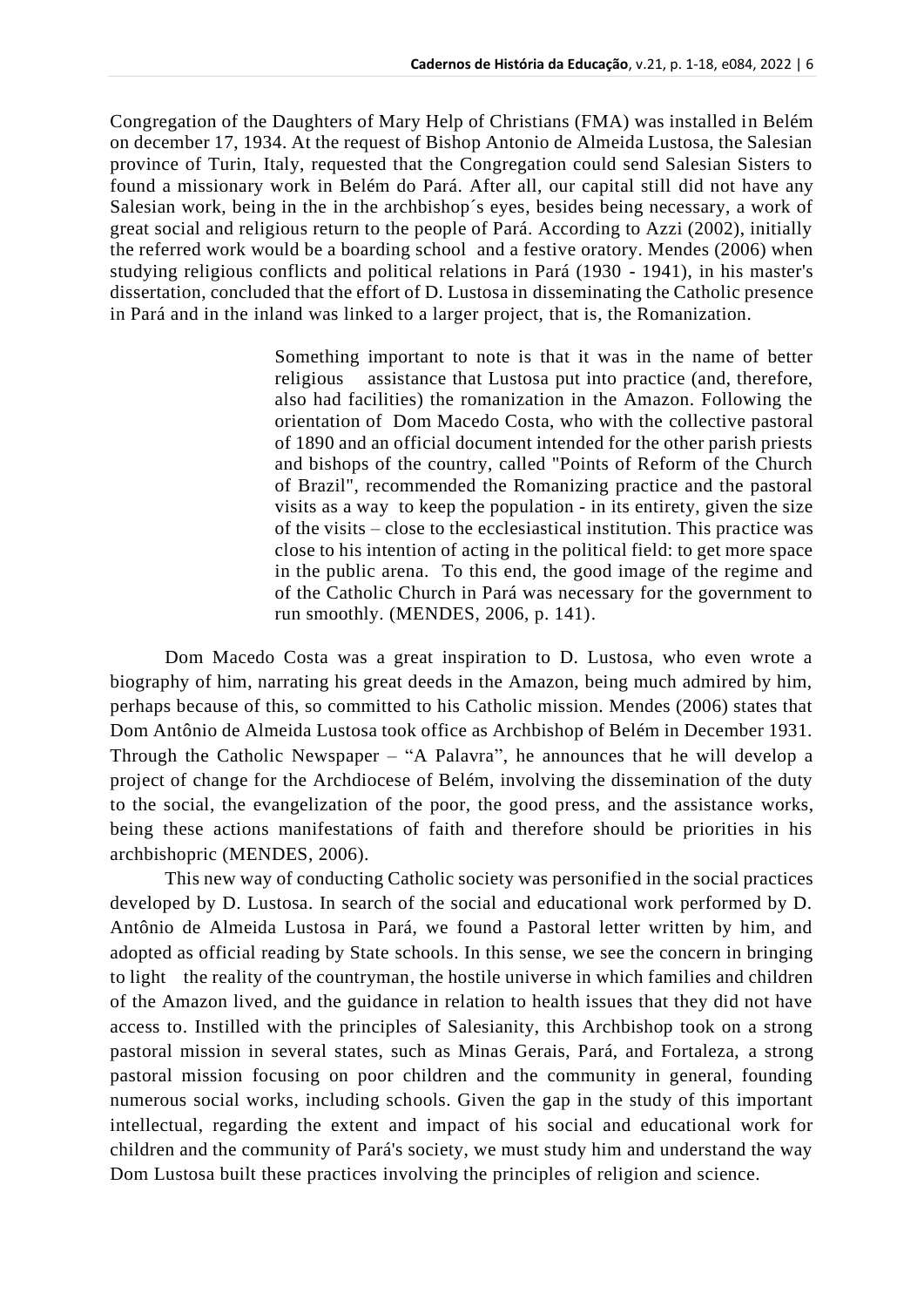**Image** 3- Schoolbook adopted as official reading by the General Board of Education of the State of Pará - 1935, 2nd ed.



**Source:** Rare works archive of the Federal University of Pará Library.

In image 3, we have the cover of a reading, documentary source analyzed in this article. In cultural history, the reading carries several meanings in a specific society, in the work *History or the reading of time*, Chartier (2009) points out that a reading is produced from a local context, with specific intentions that involve new ways of thinking or perceiving something, being the historian's task to organize, treat, and analyze the representations found in these documents, elaborating scientific and historical knowledge about the past.

In this sense, searching for the author of the work, we found that it was written by the Archbishop of Pará, D. Antonio Lustosa, during his long visits to the congregations in the interior of Pará. Adopted as a schoolbook by the General Directorate of Education of the State of Pará, it is a 2nd edition of 1935, has 54 pages, and is divided into 3 chapters: 1) "The reason of this", which explains why the book was written; 2) "The house", this chapter lists several precautions that must be taken at home to avoid infections and their proliferation among its inhabitants, including children; 3) A short history of the fight and prevention of "paludismo" or malaria - name given by the Italians to the disease, which means "bad air". There are guidelines on how malaria should be fought in Pará, contemplating also several examples of how this evil was faced in Europe.

In the face of these issues, we realize the important relationship between religion, health, science, and education in the development of school knowledge, clarifying the place of each one of these fields in the life of Pará´s population. It is interesting to observe in this work the relevance that health represents both for the State in the representation of an institution responsible for providing health and education to the population, and for the Salesian priest who takes with him in the 1935s not only the responsibility for the soul of each devotee, but for their physical and spiritual well-being.

This double concern of Father Lustosa can be explained by the Salesian mark that he carries, since his congregation has its origin in the teachings of Don Bosco, which prescribe the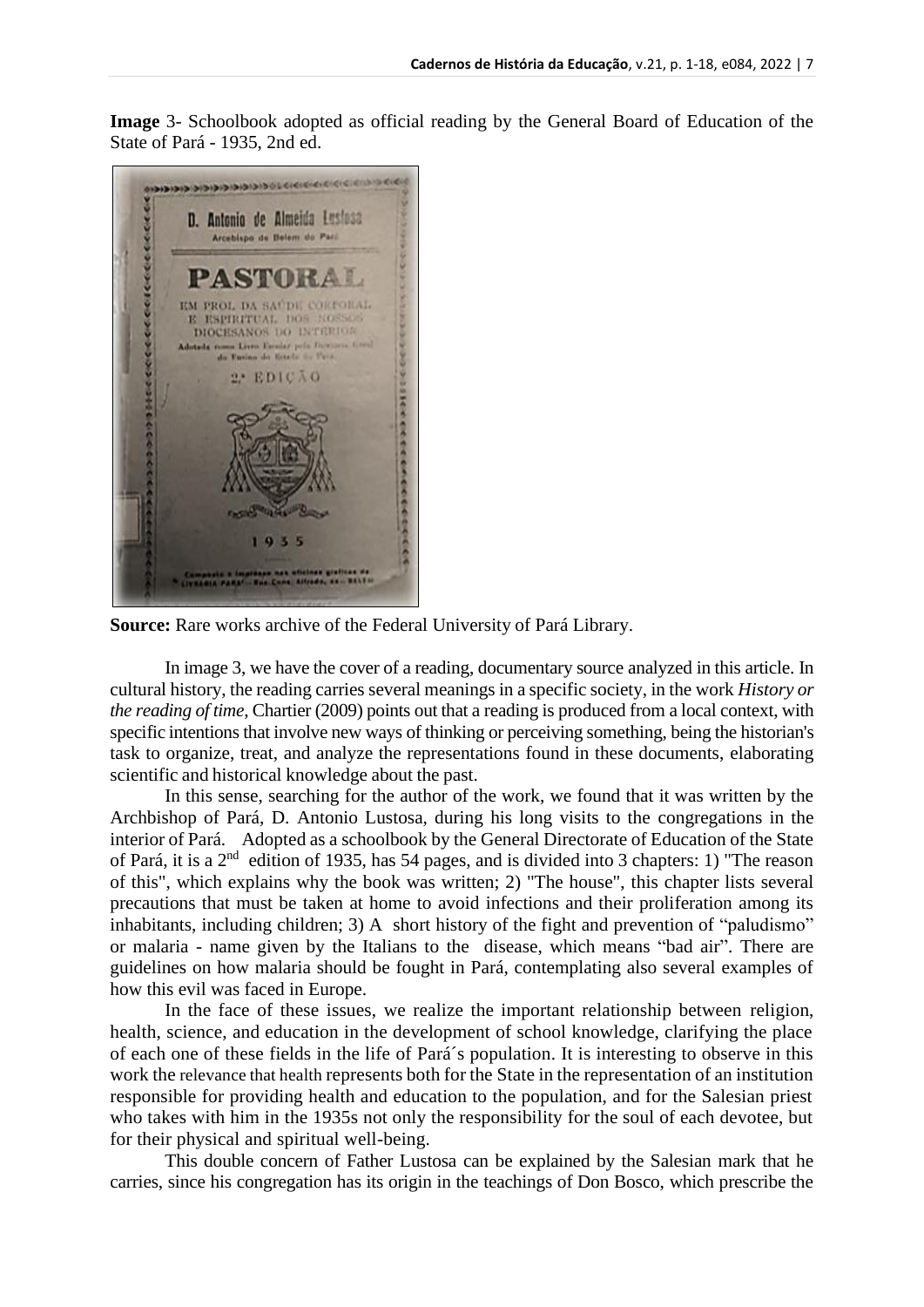importance of physical, emotional, and spiritual well-being for divine and religious Christian communion, as well as for the exercise of the rules of good living in a humanized society.

About the way we should analyze a writing Chartier makes a warning to those who perform the duties of an historian, he "must be able to link in a single project the study of production, transmission and appropriation of texts. Which means to handle at the same time textual criticism, the history of the book and beyond, the printed or written, and the history of the public and reception" (CHARTIER, 1999, p. 18). Therefore, it is interesting to notice, that it is not by chance the selection of this or that reading for circulation among the popular community of Pará. From the 1930s, we have several studies that prove the various ways of organizing the space and time of popular education aimed at the community and the selected teaching programs. For Faria Filho:

> Historical as well, the school space and time were being produced differently throughout our history of education and constituted two major challenges faced to create, in Brazil, a system of primary or elementary education that would meet, minimally, the needs imposed by social development and / or the demands of the population (FARIA FILHO, 2000, p.20).

Thus, we intend the analysis of the book published in 1935, as "PASTORAL ON BEHALF OF THE BODILY AND SPIRITUAL HEALTH OF OUR INLAND DIOCESANS" (PPSCENDI), written by a religious and directed to the lower class people that he wants to approach, using not only the scientific knowledge of hygiene, but also the official religious practices (catechism, marriage, baptism, among other practices).

This reading consists of detailed reports about the behaviors, relationships established among the community, as well as the absence of educational practices related to health and childcare. We understand here the concept of education in the broadest sense, as a set of behaviors and knowledge taught and learned by a social group, in a given historical space-time.

The origin of the official book adopted in the schools of Belém is a pastoral letter prepared by Father D. Almeida Lustosa and due to its importance in the context of Belém´s society in 1935, it was transformed into an official book to be used in schools. In the mentioned work, we identify that the reason for the elaboration of the educational- pastoral character reading is the *relationship between "*rural hygiene and the pastoral munus, is charity and the desire to make the parish work more efficient" (PPSCENDI, 1935, p. 7), so he says:

> Charity, only those who have traveled inland in our Archdiocese can calculate how much the inhabitants of our countless islands, on the banks of this network of countless rivers and streams suffer. Our heart bleeds to see the state of physiological misery of these organisms impaired by impaludence, intoxicated by verminosis. And was it possible to see this man in such a state of misery and go on without doing anything to help him free himself from the ills that afflict him? How many children have confrained our hearts with their morbid, distressing appearance! Premature death or an existence of pain-the only possible prospects-at the very threshold of life! (PPSCENDI<sup>2</sup>, 1935, 7-8).

In the face of this outburst, Dom Antônio Lustosa demonstrates not only the poverty in which children and their families lived in 1935, but also the precarious conditions of hygiene

<sup>&</sup>lt;sup>2</sup> The transcription of the historical source was carried out respecting the written Portuguese of the time, that is, the way it was registered in the official reading.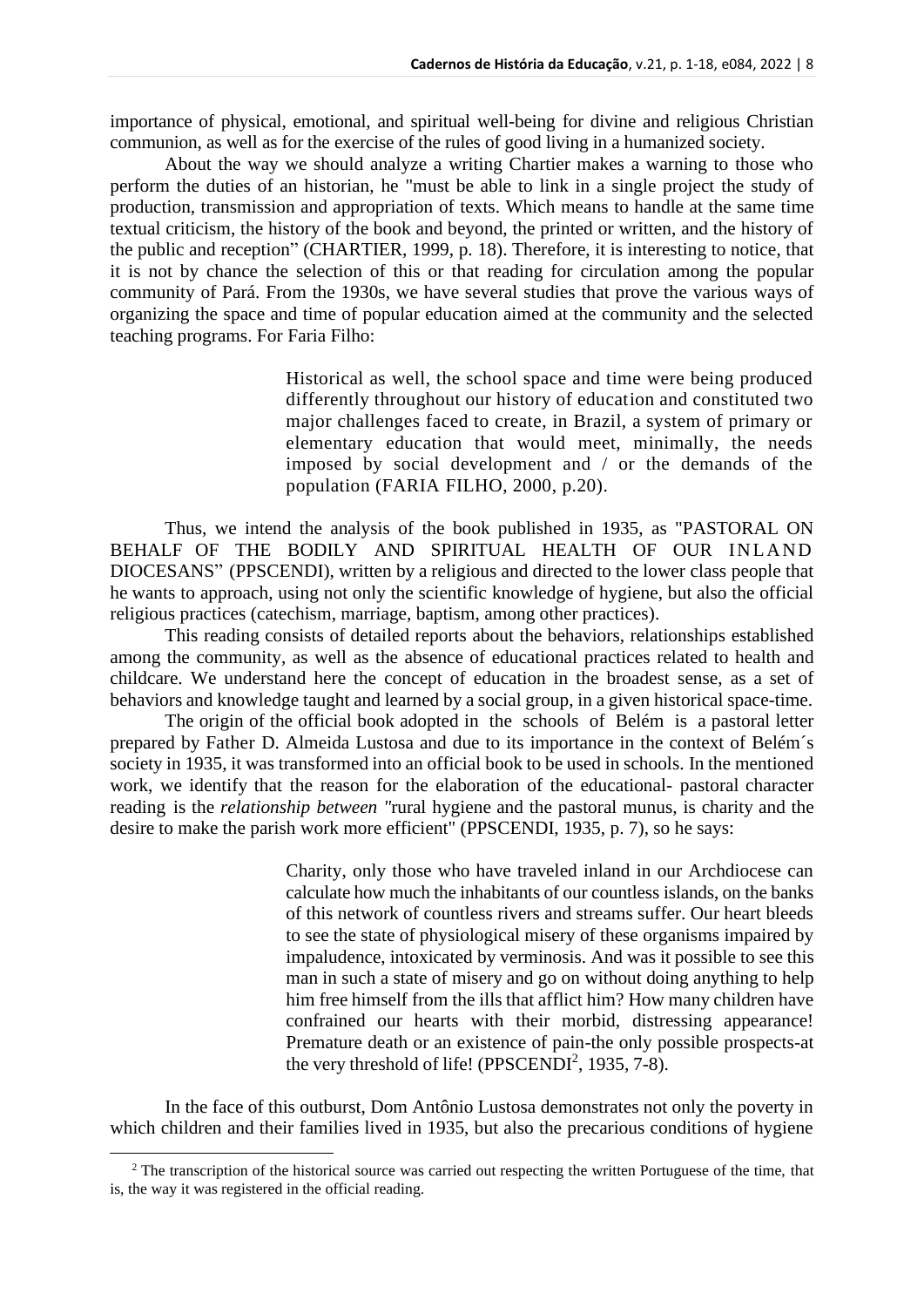and health. It is worth remembering that Dom Lustosa, during his archbishopric in Pará, sailed through almost all of Pará's territory making pastoral visits, and checking not only how the congregations in the interior were doing, but also the condition of the poor population. Thus, he learned about the situation of the archbishop in the inland, feeling sorry for the conditions in which the riverside dwellers lived. Seeing this desolate scenario, he had no choice but to free these people from these evils and save the children.

Regarding renowned institutions that engaged in the care of children, we had the Institute for Protection and Assistance to Childhood (Instituto de Proteção e Assistência à Infância -IPAI), located in the capital of Pará, being a reference in care related to mother - child protection and childcare in Pará. It is worth mentioning that this institute went through serious difficulties to maintain itself, thus announcing difficult times not only in the capital of Pará, but for the state of Pará. According to Alves and Araújo

> By 1933, IPAI had achieved the respect of the population and especially of the government. The third headquarters of IPAI was already serving a significant number of poor children. Facing difficulties to maintain itself, the institution needed help from the state government to continue its social activities. After the departure of the physician Ophir Pinto de Loyola, due to serious health problems in 1934, IPAI faced serious difficulties and urgently needed its own headquarters. After the premature death of Dr. Ophir Loyola, in Rio de Janeiro, where he went to treat liver cancer, IPAI was renamed "Ophir Loyola Institute", in honor of its founder. (ALVES E ARAÚJO, p. 35,2016).

Regarding this hostile universe that the inland child lived in, in the 1930s, we can revisit it when we perused through the reports of the trips made by D. Lustosa in Pará. In his ten years as prelate, he visited practically the entire territory of the Diocese of Pará, had contact with the community, and was an eyewitness to their behavior, the living conditions in which they lived, the way they related in their daily lives, what made up their food, their work system,and the relationship of this community with religion. On the question of the efficiency of the parish work, Lustosa reports that the malarial fevers are efficient

> in destroying the spirits of its victims. The impaled feels completely defeated when fever strikes him. His energy collapses, his plans collapse, his ideals fade. These effects may be common to almost all illnesses; but they vary greatly in intensity. The impaled, we repeat, are a mong the most damaged in their moral breath - a precious gift in the struggles of life. The life of faith that the parish works aim to conserve and develop is continually demanding of the Catholic the effort and enthusiasm. Progress in virtue is all the fruit of victory. Take away a man's willpower and he cannot be a good Catholic. (PPSCENDI, 1935. p.8)

One of the bishop's great concerns is about the influence of good health in parish work before the community and the importance of this in the constitution of the good Catholic. Thus, it is inferred that the good Catholic is the one who moves, practices the habitus of courage, cheerfulness and enthusiasm in the conservation and development of the duties of the good Catholic, which sometimes highlight the qualities for work, hygiene with the body and spiritual life care.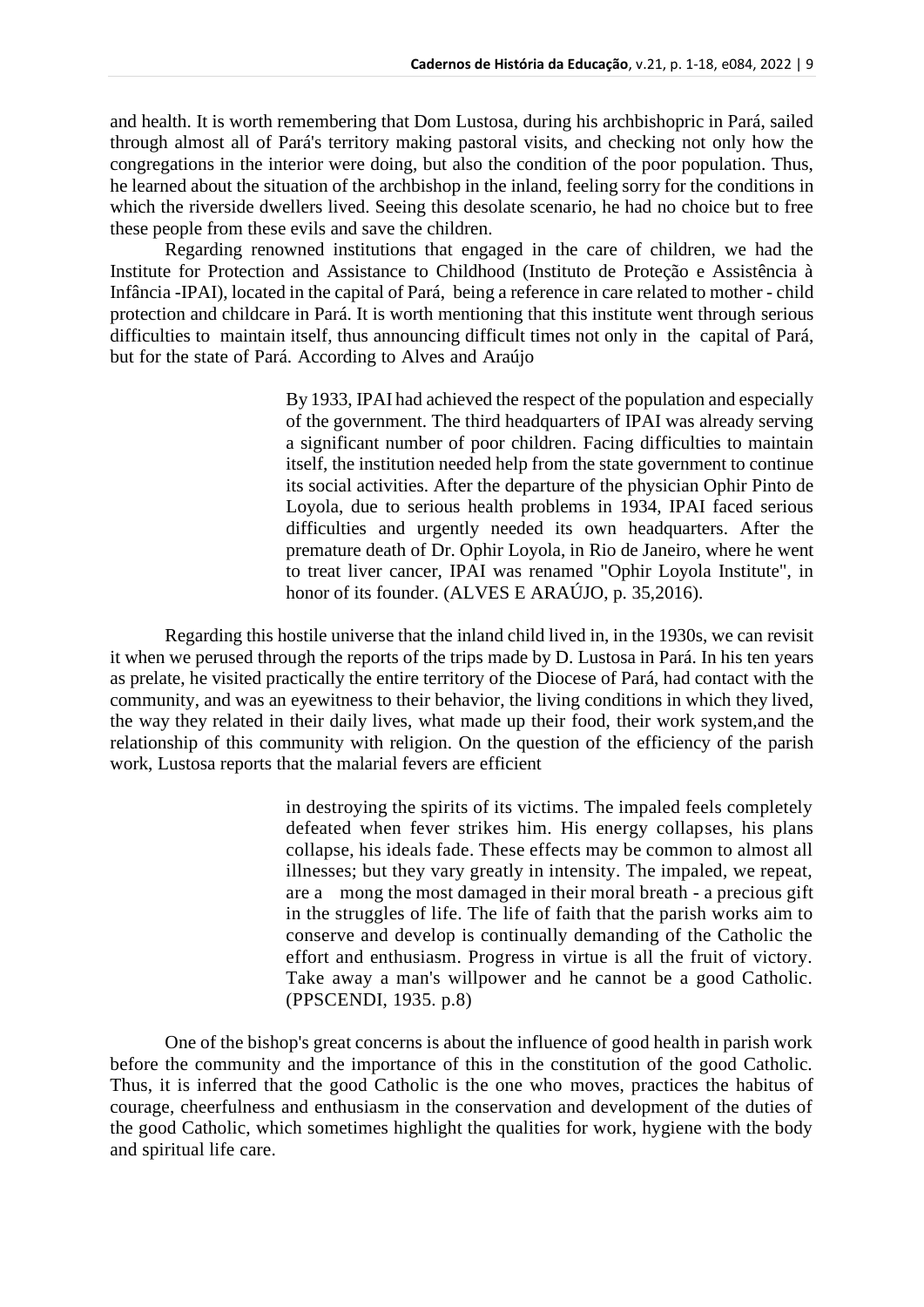In our congregations throughout the world, the religious service takes place partly in the parish headquarters and partly in different points of the parish territory. Nor can it be otherwise because the population is dispersed and the territory is vast. Towns, between which there was only one league, are in fact six or more leagues apart, because the winding road that connects them, rectified, would be thirty or more kilometers long. Despite the fact, however, that the vicar is transported to different points to facilitate the practice of religion by the parishioners, evidently some of the inhabitants of these large congregations will also have to travel. How many times during the pastoral visitations we heard people say: "If it were not for the fevers, how many people would have come" (PPSCENDI 1935, p. 9-10).

In the face of this happening, about this relationship between education, health and scientific knowledge, we can affirm, therefore, that not only the hygienists had this concern, but also the religious congregations of Salesian nature, when settling in Pará by the 1930s, saw these spaces as an opportunity to exercise the presence and the exercise of Christian sentiment and communion with the divine in their social-christianeducational work. According to Gondra (2000) and Faria Filho (2000) apud Panizzolo (2005) the development of scientific knowledge, especially the medical knowledge, in the figure of the hygienists, were decisive for the construction of the need of the school own and specific space. Thus, the school space became a territory of ideological dispute, where the State created teaching programs, methods, and actions that helped to strengthen the power and social control and, at the same time, the church, embodying the religious missions in the country, expanded its Christian educational works.

As for the challenge of this religious and pastoral mission, fever and locomotion are remembered by the Archbishop as challenges and impasses for the practice of religion, during the pastoral visits, made by the vicars to the riverside communities.

> our zealous Vicars who constantly see many of their parishioners prevented by illness from enjoying their ministry - how much they do not feel the persistence of this cause! We have often heard in Belém that it is a grave injustice to accuse our "cabloco" of being indolent. Because - they say - it's not a question of indolence, but of illness, or better, the effect of illness. It is really astonishing that a man, who has just been stricken with fever, takes up the axe to cut down a tree or row for hours on end. And that makes the inland man. But whether or not the tendency of this man to rest is justifiable, the fact is that the tendency exists; the aversion to constant work, the capitulation in the struggle against obstacles, the escape when reaction is required - will fatally imprint its mark on the life of the man intoxicated by malaria. Education, and particularly virtue, can, in spite of everything, give examples to the contrary; but it is up to us to predispose the physical to moral triumphs. Let us pay attention to ordinary cases (PPSCENDI, 1935, p. 10-11).

In the section of the Pastoral Letter, called *paternal,* Antonio Lustosa wishes that the improvement of the state of bodily health be understood by the leaders of the congregations as a matter of necessary charity in striving and that it does good to the soul of the children of the interior. Thus, to be a good Catholic, it is necessary to practice a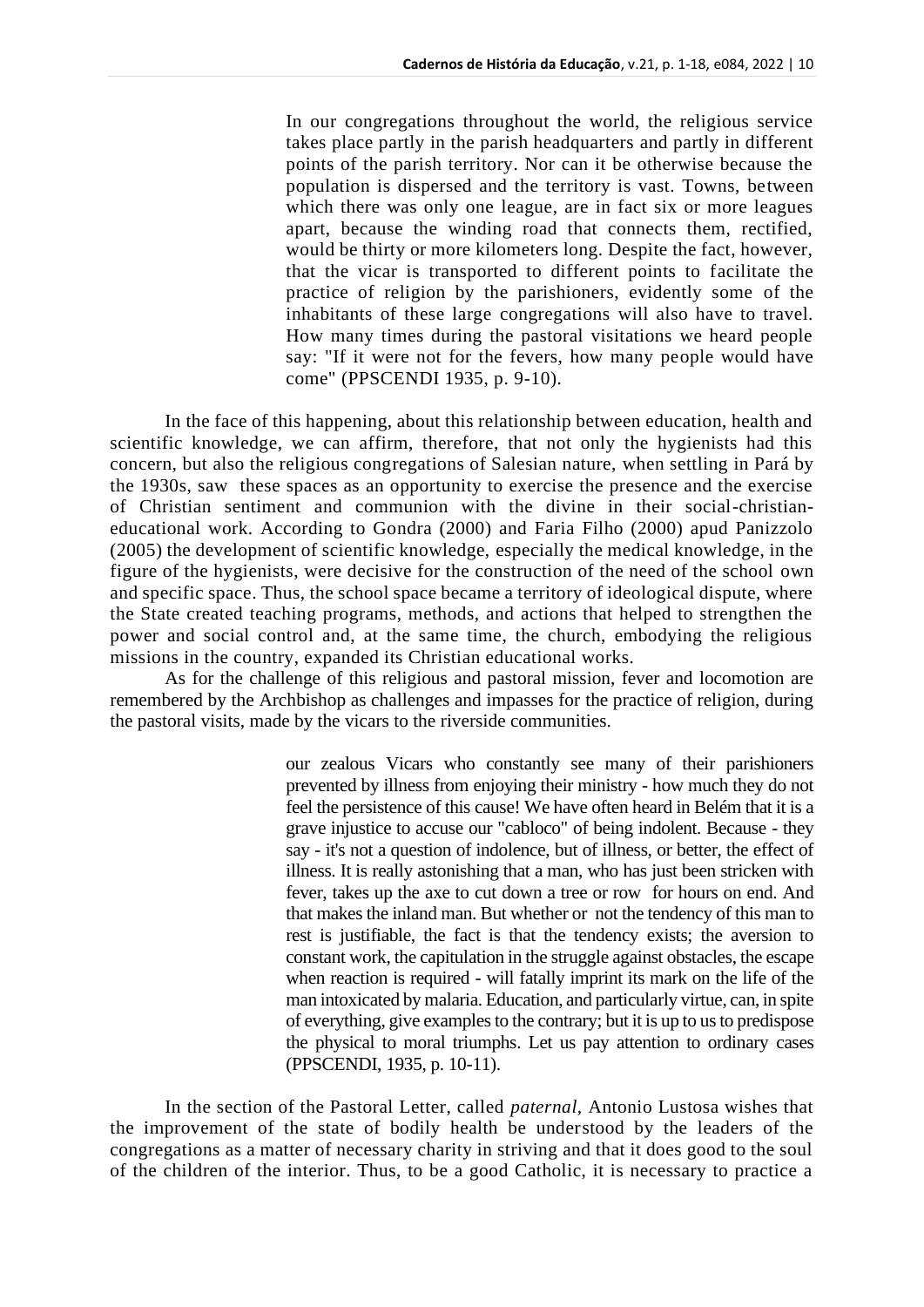hygienization of life. Lustosa points out that this work has a scientific content, but will be done in a parternal way, as an extremely useful parish service. And who is the one who takes the parish word to the community, in Lustosa's view? It is the vicar, in his view, a well educated and respected man,

> his advice makes an impression on the minds of his listeners. It is not our intention, in this Pastoral, to advise our Vicars to medicate the sick people of their congregations. Absolutely. We want them to make an effort to persuade their parishioners of the necessity of living according to the laws of hygiene. We want them to facilitate their parishioners in the practice of hygiene, suggesting to them what science requires in order not to lack health. We want them to practice that charity which seems directed to the temporal life of their neighbor and contributes so much to his spiritual well-being. (...) The psychology of our inland man is that he can only assimilate the doctrine taught in a way that we can call*pastoral* (PPSCENDI, 1935, p. 12-13).

In view of these statements, we can infer that the inland man is the one who does not know how to read, and when he does, he understands better a simple reading, without many scientific terms. It is a man raised without knowing the precepts of hygiene for themselves or for their children. In many communities, these inland people find it difficult to get to the parish to practice their religion, or they usually attend celebrations that are not officially recognized by the Catholic Church. These are people affected mainly by malaria and verminosis, diseases of major concern for Lustosa when he wrote this Pastoral Letter. Thus, the preparation and publication of this printed Pastoral Letter is part of a larger project of Lustosa, linked to the Salesian mission in the Amazon: to *form good citizens and good Christians,* from childhood. On the issue of resorting to the principles of science in conducting the work in the interior, Arantes (2011) explains that many hygienist doctors understood that children should be cultivated, and became objects of special care.

In the art of nurturing children, the medical hygienism placed itself as the best ally of the state and to it can be credited, in large part, the emergence of the sense of childhood in Brazil. The child emerges as the future of man and country and its autonomy should be developed (ARANTES, 2011, p. 187).

In the section called *microscope*, Lustosa gives instructions on what this instrument is, what it is used for, and its importance in hygiene science, showing that Pasteur can demonstrate the existence of microbes in air that seems pure to us and in water that we think is crystal clear. He tells that when he advises a fisherman to prevent himself against mosquitoes,

> the guests in his house and in the hold of his canoe, who harass his children, sometimes he [the fisherman] answers: "Come on, if they have to get sick, it's no use". How often we see healthy people in contact with those who are sick with contagious diseases! "If God doesn't want me to get sick, I won't have anything". And we even find people afraid to take precautions, as if to say: "If I am repulsed, it's worse, because God can punish me". Beloved children [says Lustosa], never say such expressions. There is a highly offensive sim to Divine Justice which is called *tempting God.* To tempt God is to get into danger unnecessarily and to claim what one hears among the people: "God said: help yourself, and I will help you" (PPSCENDI, 1935, p. 18).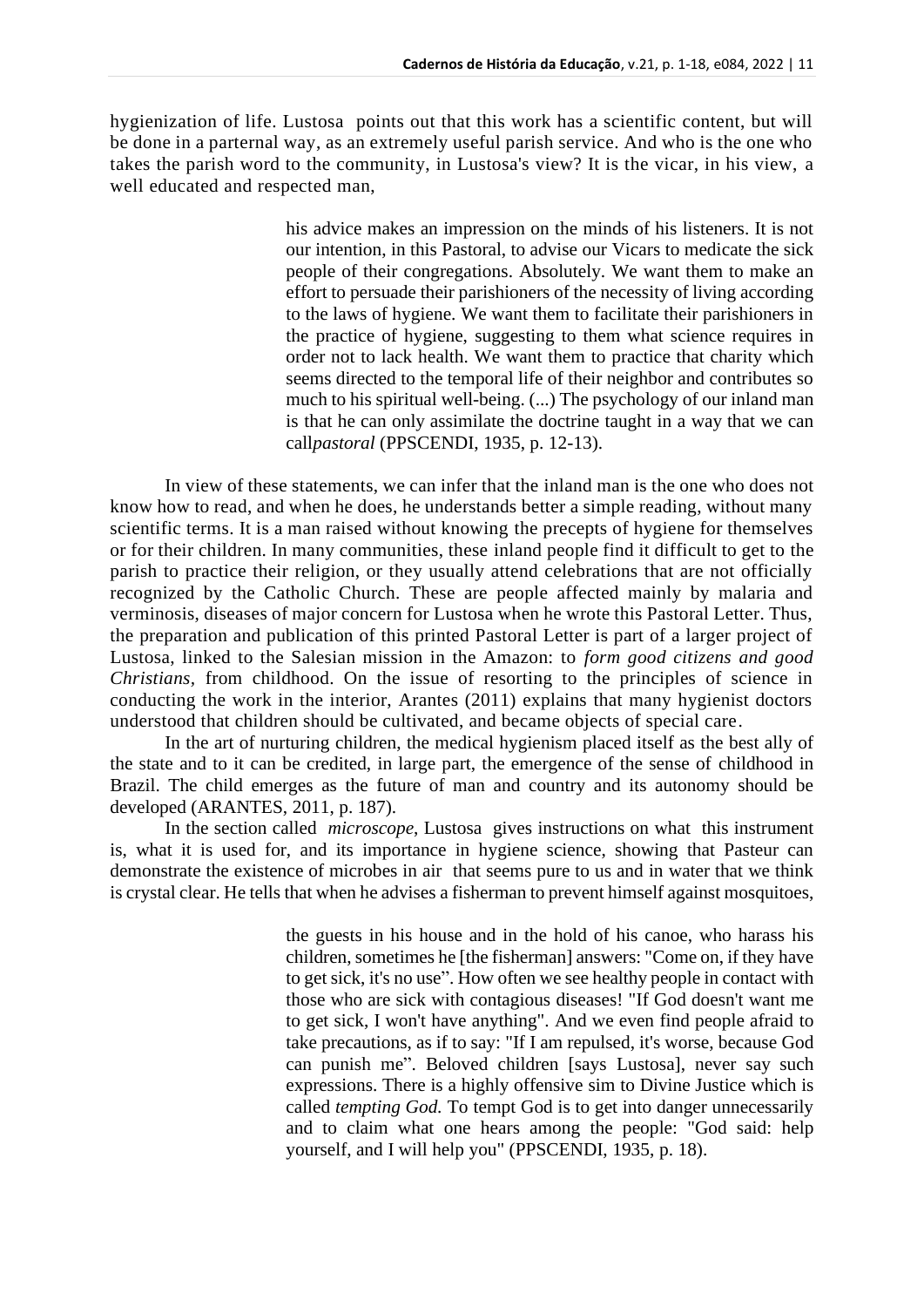This way, D. Lustosa teaches that the doctrine of fatalism must be overthrown, God does not take anyone's life, and we are responsible for our health and hygiene. And D. Lustosa goes on

> The holy writ warns us against the danger of leprosy (Leviticus - Chap. XII and XIV). The man who gets into danger and then demands from God the miracle that will save him, wants to oblige the Lord to support his imprudence. God wants us to do what we can, and then in good conscience He will avail us. It is worthy of all praise the man who, to fulfill his duty, faces the dangers without fear. But entirely reprehensible and insulting to God is the behavior of the indolent who does not work trusting in providence, of the reckless one who squanders everything, exposing his family to starvation, saying: "God is great" (PPSCENDI, 1935, p. 18-19).

Health thus becomes a great gift from God, and we must preserve it. Lustosa argues that we are free to make choices about how to live, where "the fatalistic doctrine denies man his freedom; therefore, it is terribly harmful to him and contains monstrous falsehoods. Never say, dear children: 'If I have to get sick, there is no use in avoiding this or that" (19). Lustosa really assumes a paternal relationship with his parish priests from the inland, which is what the discourse revealed in the analyzed print shows us.

### **2. Science and Religion in the construction of good citizens and good Christians: a pastoral educational work focused on health and care for children in Pará´s inland.**

D. Lustosa, through literary production, also showed concern for the inland children and in his wanderings observed that

> with the new generations, other methods can be effective. Children attending schools can learn and - most importantly - assimilate well the indispensable principles of hygiene. To learn only, to know only the theory, is very little. It is necessary that the child assimilates the hygienic precepts in such a way that he feels the need to put them into practice. And how many children in the whole world are completely unaware of school! How many others have attended for such a short time that they have acquired almost nothing! But, besides children, adults also need hygienic rules, and convincing them is not an easy task (PPSCENDI, 1935, p. 13).

Thus, D. Lustosa (1935), reveals the reality of access to education for inland children of Pará, where besides not knowing the precepts of hygiene, they are completely unaware of school attendance. This ignorance can be due to the fact that elementary school became mandatory in a constitution of national scope, a year before this writing (1934) and therefore, school was not for everyone. In a certain moment of pastoral orientation, D. Lustosa (1935) relates that the men of the interior are avid for medicines, they treat themselves for illnesses that are focused inside the house and again contaminate themselves with germs. In addition, they take medicine on their own, if a third-party assures them that it will cure their illness. The priest stresses that it is necessary to medicate the sick person, but teaching about hygiene is fundamental. D. Lustosa also reiterates that the educational action on this care transcends the question of charity, it is also a great patriotic work, because the one who loves his country takes care of his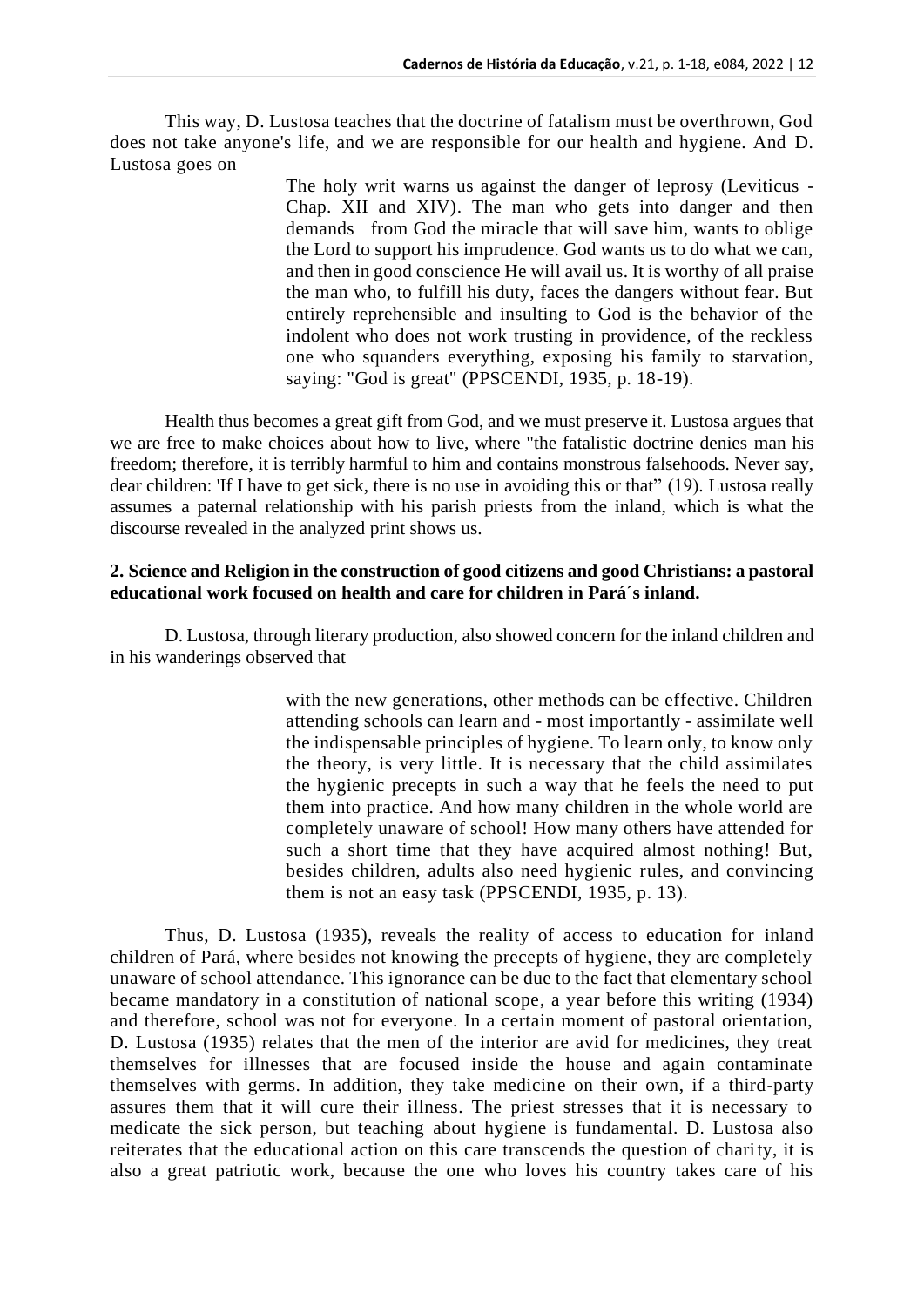children. In relation to this concern with child mortality that moved religious, psychologists, educators and doctors during the 20th century, Alves explains that

> with the advent of modern science, they began to worry about the mortality of children, by producing studies concerning the discoveries of the origin of many diseases, as well as preventive methods and medicines to treat them, and in the case of childhood, specifically, some researchers began to produce studies focused on this social segment, which referred to the feeding of the child, the health of mothers, childbirth, the peculiarities of the newborn, bathing, clothing and, especially, research that dealt with the diseases that most affected children (ALVES, 2018, p.8).

D. Lustosa (1935) in the *home* section, raises the thesis that there are differences between poverty and lack of hygiene. There is a concern in the writing of his Pastoral to explain scientific terms such as *prophylaxis* and *antiseptic,* making a point of saying that it means cleanliness. In this way, by knowing the real meaning of the word cleanliness, the inland man can preserve his health, save on medicine, and avoid illnesses. In interior cleaning, domestic animals should be avoided inside the house, because they attract flies and mosquitoes, "spitting on the floor is a very bad habit. Many times children walk on the floor, contracting diseases through contact with this infected floor. Avoid wetting this floor in order to keep it clean" (PPSCENDI, 1935, p. 22). As for the care outside the house, D. Lustosa explains that it is necessary to "maintain strict cleanliness around the house. No debris, infected mud, stagnant water nearby. "If you have pets, get used to sleeping away from them. Great advice to avoid malaria is this: never sleep without a mosquito net" (PPSCENDI, 1935, p.22).

In the section on *water*, D. Lustosa explains that although it is often said that water is health and life, in many places it "harbors death". With this warning, he begins the section and disseminates various special cares with water regarding the benefits achieved with the process of boiling it, as well as with the proper storage in a pot and even with the installation and maintenance of the water well, which should be far from the cesspool and *sentinas* (PPSCENDI, 1935).

When writing about manners, the priest gives visibility to the typical country man, who hasnot yet had access to medical-scientific knowledge. Regarding children, it is important not to let them put their hands to their mouths, in order to avoid contact with germs

> It is a very bad habit of some people to touch their lips with their fingers. These fingers can bring disease germs into their mouths, transmitting them to others. Parents should take the utmost care to keep the hands of small children clean, as they often put them in their mouths. Drinking water in the concave of the hand, taking food into the mouth with it, without washing, is always imprudent (PPSCENDI, 1935, p. 27).

Lustosa's concern shows that the inland children needed a pastoral mission that included them, after all these little ones would be the men of the future and needed to be prepared with the appropriate corporal and spiritual care. In this sense, we infer that reason, religion and loving kindness ("*amorevolezza*"), the preventive tripod of Don Bosco's education system, was also present in this mission faced by the Salesian Archbishop Lustosa. Where: in the aspects of reason we have the presence of science as an important element that must be taken into account in orientations and health instruction; religion as a fundamental element to romanize and make itself marked in the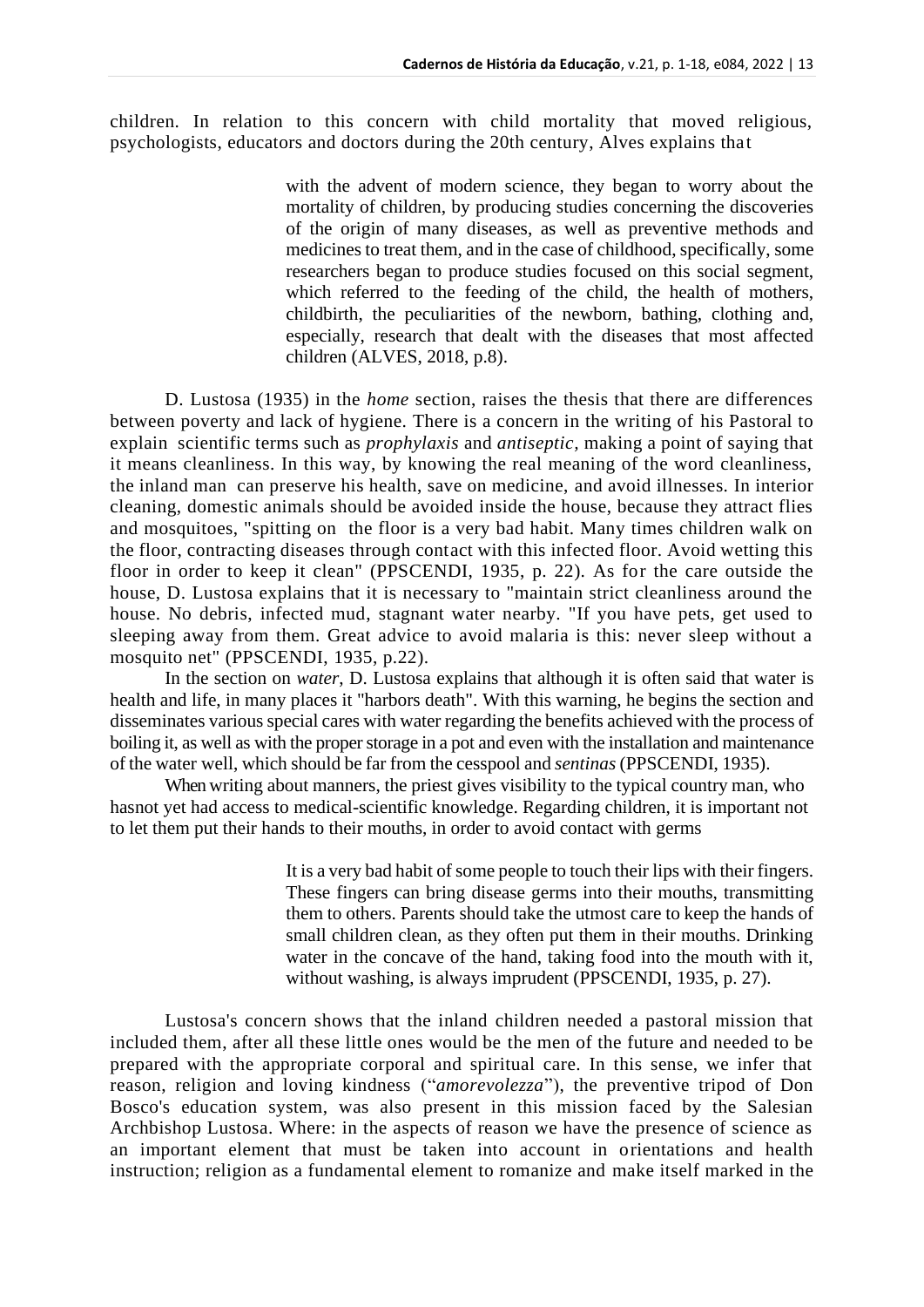heart and mind of the good Christian, as well as in his cultural practices; finally loving kindness, which materializes through the affection and care that we must have with ourselves and with our peers. The priest tries to get as close as possible to the social reality of the community, giving examples from their daily lives, so it is easier to instill the knowledge that he understands as necessary. In this sense, the example below where he talks about the coexistence between humans and animals, he argues that

> In the first place it should be noted that animals also get sick. Also, among them there are diseases transmissible by contagion, there are epidemics that cause herds, shoals, etc. to fall. Let us also note that, among them, the instinct of conservation is also manifested by *scruples* similar to what science suggests. Give an ox, for example, an ear of corn that has already touched the mouth of another ox, and he will refuse it. It should also be noted that human nature differs from those of brutes; and among them there is also a difference in nature. To vultures, putefractious meat does not cause infections; mud is the habitat of several animals (PPSCENDI, 1935, p. 27).

Therefore, the popular saying "Woe betide the smaller animal that the bigger one eats", or "what doesn't kill you, makes you stronger", "falls to the ground" and cannot be practiced in D. Lustosa's view. These remarks lead us to imagine that the behaviour of the inland man was to breed animals near their dwellings, facilitating the transmission of diseases. Thus, he wants us to understand that hygiene is part of human nature, guided by the principles of science, and that it establishes different care than that given to animals.

Floretsan Fernandes, a great Brazilian sociologist of the 20th century, publishes in "Mudanças Sociais do Brasil" (1979), travelers' reports from Brazil´s inlands, to show the country's socioeconomic conditions. In one of these reports, we find the author of "Viagem Ao Tocantins", a physician of the yellow fever service of Rockefeller Foundation, Júlio Paternostro, stating that the infant mortality rate in Pará's inland is astonishing. In 1935, on one of his trips, it was found in Igarapé-Miri, that the infant mortality rate was 58% - from January to March 48 individuals died, of which 23 were children. Paternostro infers that malnutrition and ignorance of childcare, associated with malaria outbreaks, act together,increasing the mortality rate among children. (FLORESTAN FERNANDES, 2015).

Regarding the care with domestic utensils: clothes, kitchen utensils, and handkerchiefs, D. Lustosa informs that these are big sources of infection, and gives practical examples of how these infections can occur, based on cases he has certainly witnessed.

> Often to give a misunderstood proof of friendship, one does not demand, or permit, the washing of the cup or glass that another person in presence has just used. This false show of trust must be combated, in the spirit of charity. It's a very bad habit that two people eat from the same plate. They do it in some places in the interior out of *camaraderie;* but who can know if they have a contagious disease? Children are very receptive; they are not immunized like adults against various diseases. However, these careless children, without even suspecting the danger of contagion, are often victims of the imprudence and lack of hygiene of their elders. They drink from their own glasses and allow them to eat from their own plates. There is in this manifestation of affection a great objective evil, albeit unconscious. Almost identical would be the case of someone who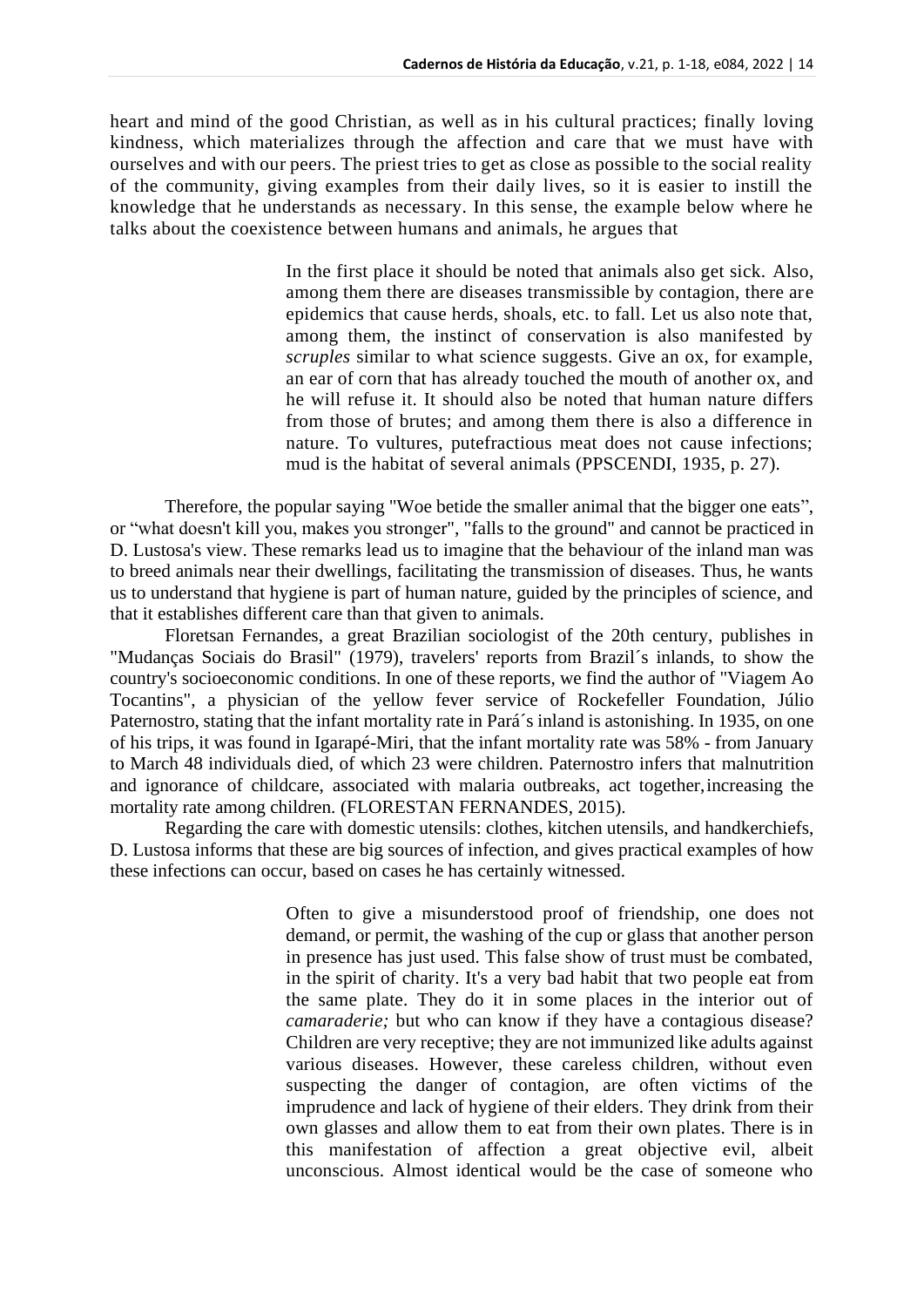gives the child a poisoned sweet on good faith. Let reason guide us and not sentimentalism (PPSCENDI, 1935, p. 29-30).

Established cultural practices can become vehicles for the transmission of diseases, D. Lustosa calls attention to this. Orienting that ties between acquaintances should not be made without the practice of hygiene. D. Lustoso perceives that the sense of non-hygiene present in the imaginary of the people from the inland is a manifestation of affection, and of the non impugnance to the tie constituted among acquaintances, being this custom in reality, a great evil in the eyes of the Priest, evil that dwells in the unconscious of each person who practices it. Thus, warns D. Lustosa, "Let us not jeopardize our health or that of our fellow men, by imprudently trusting that *perhaps* no harm will come to us" (PPSCENDI, 1935, p.28). About the handkerchief as an artifact that should be used with caution, since it is a dangerous object and present among the community.

> There is in your house, and it is always with you, beloved Children, a dangerous object. However, you are not careful against it; you even have it in your pocket. It is the handkerchief. Are you afraid of leprosy? Well, the handkerchief of the leper is a danger, because the germs of the disease pass from his nose to his handkerchief. Are you afraid of tuberculosis? The handkerchief used by the tuberculosis sufferer probably contains the bacilli of the disease which almost always attacks his lungs. This is why it is so easy to lend the used handkerchief to other people, even to children. The uncleaned handkerchief is used to wrap edibles, like fruit, bread. You shake the handkerchief next to other people's faces. You hold this handkerchief in your hand for a long time, and you still consider your hand to be clean. Let no one say: "I can do all this because, thank God, I have no illnesses that can be transmitted. But there are many people who think they are healthy and they are not. In case of doubt, prudence and charity order to take precautions that are actually so simple (PPSCENDI, 1935, p. 31-32).

The child, for D. Lustosa, needs hygiene practices so much, that it was highlighted in *The children* section*,* where several special cares are listed to be dispensed to them, because the child is fragile, needs to be conducted in the educational process, and is a being unable to defend itself from all these harmful agents.

> The child - a delicate being, incapable of defending itself by itself from the agents that transmit the enemies of health and life deserves special hygienic care. Doctors teach that the man who reaches adulthood, in general, has already won the battle of various diseases that were assaulting them in the early years of life. The child who has not yet faced the danger of these attacks is a more exposed life. His defenseless organism is an open field. The intelligence and affection of their parents must supply what is still lacking in the defensiveness of the children, in the human species (PPSCENDI, 1935, p. 33).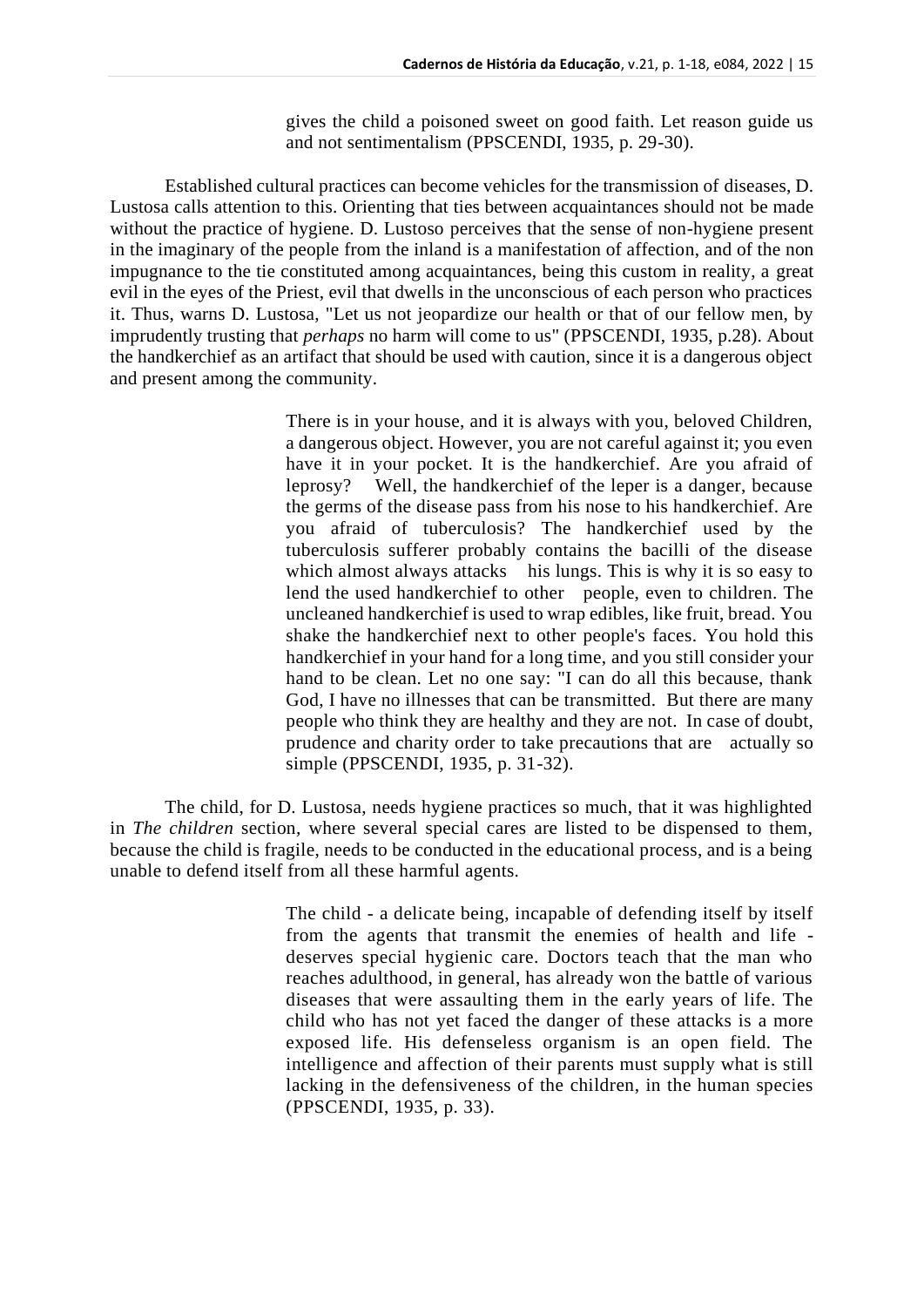About the need for guidance, protection and maternal care cites that the act of the child taking the mouth in hands, is as dangerous as leaving a knife within reach, warning about the danger of verminosis.

> The child does not distinguish between food and poison. Maternal care must be ensured at all times. And this care generally exists when it is a matter of avoiding accidents or injuries or serious evident dangers. But when it is a matter of avoiding the contagion of diseases, the deficiencies are obvious. You don't leave a razor within the reach of a child's hand; but you allow him to take a piece of bread that has rolled on the ground into his mouth, a key that is everywhere, suck their fingers, and yet you neglect the cleanliness of his little hands! (PPSCENDI, 1935, p. 33-34).

The priest claims that enemies of the child are those who are aware of the imminent dangers of unhygienic children and continue to practice inappropriate behavior, putting not only the child's life at risk, but also his relationship with God as a Christian. We Christians have a biblical duty to take care of our children, and by not doing so, we displease God.

> Don't let the child put on the head hat of adults, wear someone else's handkerchief, drink or eat someone else's leftovers. Do you love your children? Be true, coherent, rational your affection (PPSCENDI, 1935, p. 34)

Thus we understand that parents are accountable to God for the care given to their children, so both the health and the life of the child are of great importance to God, after all He who has gifted them with a child. About the cultural practice of kissing the child's face, Dom Lustosa classifies this gesture as a "false proof of affection" and adds "You should prefer that they give your child a slap instead of a kiss. This false proof of affection can be a stab to the health of this child. For him saliva is often the carrier of very dangerous germs". (PPSCENDI, 1935, p. 34)

There are also reports about the danger of plants exposed to the children, and warns that there have been cases of children "falling victim to liamba, or diamba: a plant that is fatal for health. Thank God the area is restricted". The section about the child ends emphasizing the place that the priest wants the child and his family to occupy in the Amazon, that is, people who know and practice moral knowledge, good manners and health conservation. And so he concludes by showing that health care founded on scientific bases should also be part of the formation of body, spirit and mind in the modern, Catholic society of the 1935s.

> We will conclude this chapter as before by pointing out the morality of life, the good habits, for the preservation of health. God intended that those who profane the laws of morality should, as a rule, have at least part of their punishment, in this life, in failing health. Do you have children? Let us repeat it once again: keep them pure, and besides God's blessings, they will profit in their physical and mental health (PPSCENDI, 1935, p.38).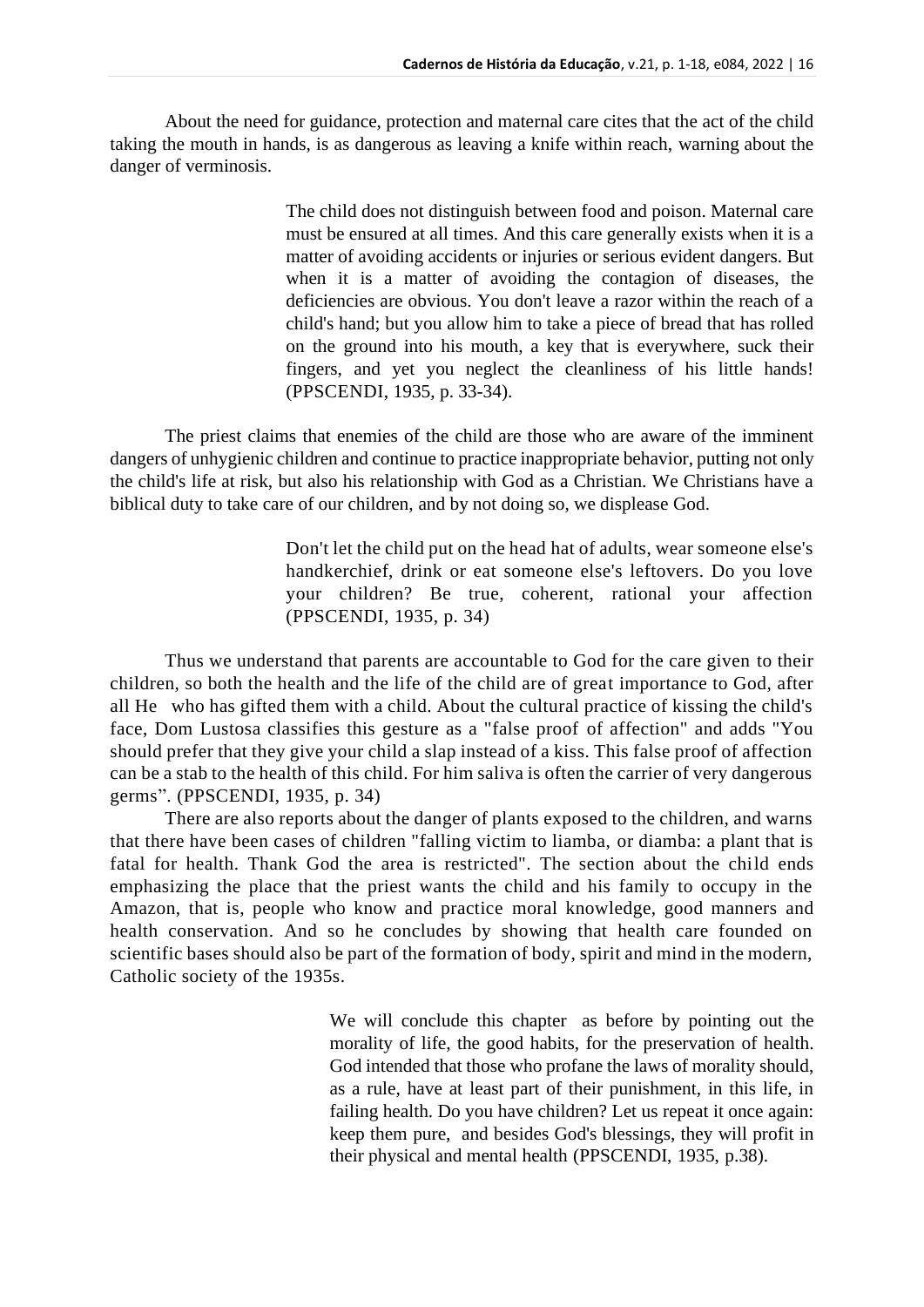#### **Concluding remarks**

The Impresso "Pastoral in favor of the corporal and spiritual health of our inland dioceses", deals mainly with special care for children, detailing the hostile universe in which inland children lived. It also approaches the dissemination of hygiene as an element of educational process in the community and propagation about the importance of the search for health treatments on a scientific basis, encouraging the deconstruction of the fatalistic doctrine onstituted until then in this universe of the inland social thought and condemning the practice of self-medication.

The advertising of this paper in churches and schools, has the intention of disseminating new educational project adopted by D. Almeida de Lustosa, which is, to romanize the parish priests of the interior through not only religion, but hygiene practices, since in the vision of this priest, a fragile and unhealthy body has no virtue to perform the activities of a good Christian. Thus, in simple language, we have detailed guidance on education and health, in order to avoid mortality among children, youth and adults, by diseases such as cholera and malaria, frequent ills in the capital and inland in 1935.

By putting this printed material in circulation in the capital and especially in the inlands of Pará, the aim was to constitute in parents the culture of assuming a coherent and rational position in relation to affection with their children, and that they could teach them hygiene care and understand the consequences of non-hygiene. The intelligence and affection incorporated through these educational practices of defense, prevention, and protection of the child strengthen the entire community and his pastorate as Archbishop of Belém between 1931 and 1941.

All this care is part of a larger project, where it is necessary to save the poor children and communities, keep them strong and healthy, give them a useful destiny surrounded by good morals, so that they can contribute to the progress of the Salesian work and Catholicism in Pará.

### **References**

ALVES, Laura Maria Araújo. Presence of childhood and children in the Luso-brazilian Almanaque de Lembranças (1855-1910). IN: *Annals of the XI Maranhense Meeting of History of Education*. 2018.

ALVES, Laura Maria Silva Araújo; ARAÚJO, Sônia Maria da Silva Assistance, protection and right to childhood in Belém do Pará with the foundation of IPAI (1910-1912). *International Studies on Law and Education*, 22 Jan-Apr 2016, CEMOrOc-Feusp / IJI-Univ. do Porto.

ARANTES, Esther Maria de Magalhães. Faces of children in Brazil. IN: *A arte de governar crianças:* a história das políticas sociais, da assistência à infância no Brasil. Irene Rizzini, Francisco Pilloti. 3ªedição. São Paulo: Cortez.2011.

AZZI, Riollando. The Daughters of Mary Help of Christians in Brazil: One Hundred Years of History (1917-1942). VII. São Paulo: 2002.

BITTENCOURT, Agueda Bernardete. The age of congregations - social thought, education and Catholicism. DOSSIÊ: Social enterprises, ecclesiastical elite and religious congregations in Brazil Republic: the art of "forming good citizens and good Christians "Revista Pro.posições. V. 28, N. 3 (84) | Sep/Dec. 2017. DOI: [https://doi.org/10.1590/1980-6248-2016-0117.](https://doi.org/10.1590/1980-6248-2016-0117)